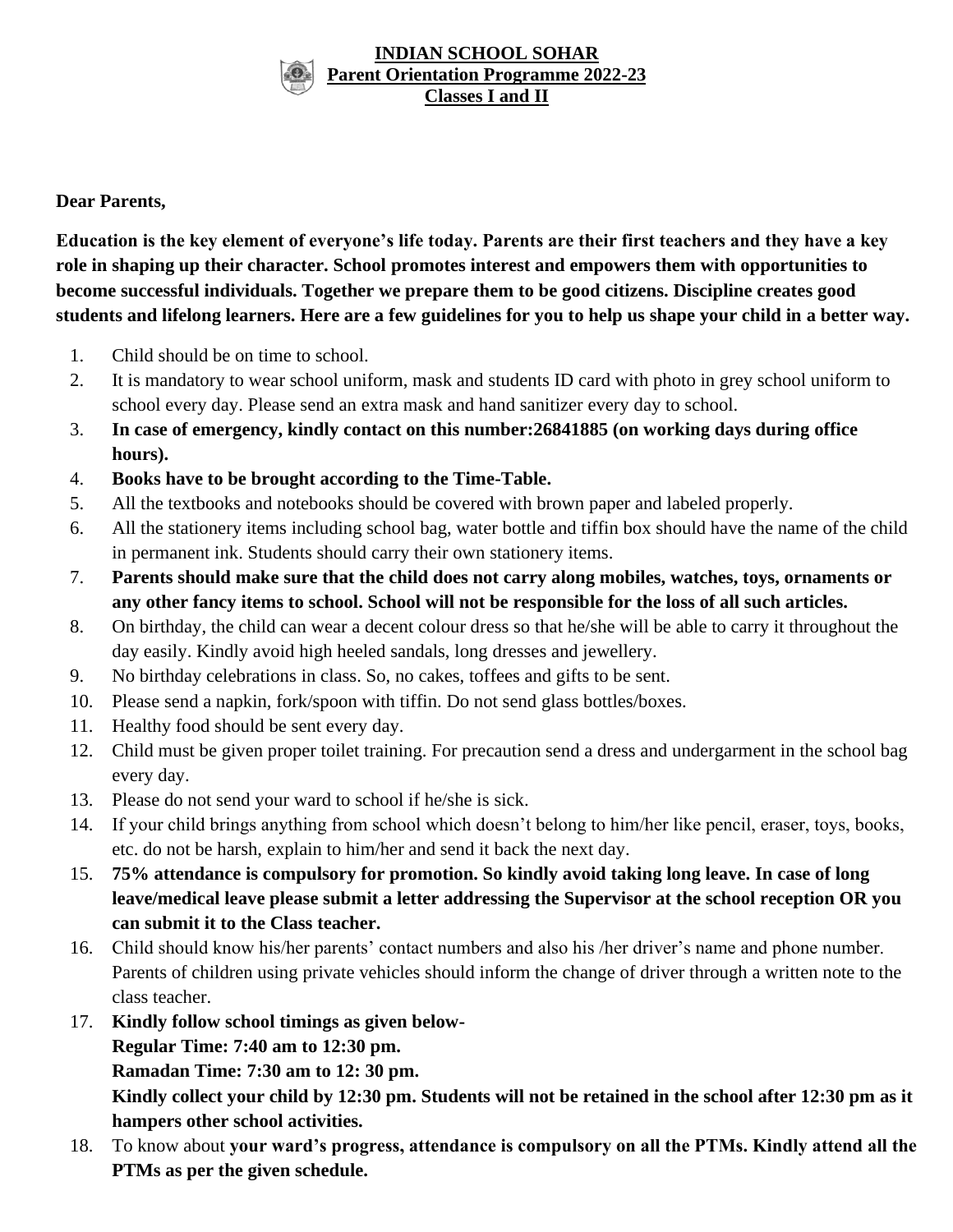- 19. If the parents want to meet the Supervisor/Class teacher/ Subject teacher other than PTM, they may do so only on working days from 1:00 to 1:30pm and from 12:40 to 12:55pm during Ramadan. It can be done ONLY with the prior appointment fixed through the receptionist (26841885) one day in advance.
- 20. **Please pay school fees regularly.**
- 21. **Please check the school website [\(www.indianschoolsohar.com\)](http://www.indianschoolsohar.com/) your ward's school email and WhatsApp group for latest circulars, notices, photographs, etc.**
- 22. **Kindly remember to note down the ID and password of your ward's school email and password of ERP.**
- 23. **To ensure safety and security kindly advise your child to behave in a disciplined manner in school bus/private vehicles and on road.**

# **Information regarding curriculum and assessment**

- ➢ **The academic year is divided into two terms.**
- ➢ **Each term comprises of 2 Evaluation Tests-Evaluation Test 1 and 2 in Term I Evaluation Test 3 and 4 in Term II**
- ➢ **Academic Break up-**

|            | <b>Term I</b><br>April 2022 to September 2022    |       |                        | <b>Term II</b><br>October 2022 to March 2023 |                        |       |            |       |
|------------|--------------------------------------------------|-------|------------------------|----------------------------------------------|------------------------|-------|------------|-------|
| Subjects   | <b>Evaluation Test</b><br><b>Evaluation Test</b> |       | <b>Evaluation Test</b> |                                              | <b>Evaluation Test</b> |       |            |       |
|            |                                                  |       | 2                      |                                              | 3                      |       | 4          |       |
|            | Pen and                                          | 20    | Pen and                | 20                                           | Pen and                | 20    | Pen and    | 20    |
| English    | Paper Test                                       | marks | Paper Test             | marks                                        | Paper Test             | marks | Paper Test | marks |
| Hindi      |                                                  |       |                        |                                              |                        |       |            |       |
| Math       | Note book                                        | 5.    | Subject                | 5                                            | Note book              | 5.    | Subject    | 5     |
| <b>EVS</b> |                                                  | marks | Enrichment             | marks                                        |                        | marks | Enrichment | marks |
|            |                                                  |       | Activity               |                                              |                        |       | Activity   |       |
|            |                                                  |       | $(SEA-1)$              |                                              |                        |       | $(SEA-2)$  |       |

➢ **Aggregate of two terms will be taken to give the final grade.**

# ➢ **Scholastic grading scale- (8point scale)**

| A1     | A2        | B1    | B <sub>2</sub> | C1        | C2        |           |              |
|--------|-----------|-------|----------------|-----------|-----------|-----------|--------------|
| 91-100 | $81 - 90$ | 71-80 | $61 - 70$      | $51 - 60$ | $41 - 50$ | $33 - 40$ | 32 and below |

- ❖ **Pen and paper will be a written test.**
- ❖ **SEA will be in the form of- Recitation, Reading Comprehension, Aural Comprehension, Artintegrated Activities/ worksheets.**
- ❖ **Note book marks will be given on the basis of- Regularity of submission, Neatness, Maintenance and Assignment completion.**
- ❖ **Time Table and portions of SEA and Evaluation Tests will be given 15 days prior to the tests.**
- ❖ **Co- Scholastic Subjects will be assessed twice a year. (Art, Music, HPE, Computer Science)**
- ❖ **Art, Music and HPE will be graded on 3-point scale-**

| Outstanding | Very Good | Fair |
|-------------|-----------|------|